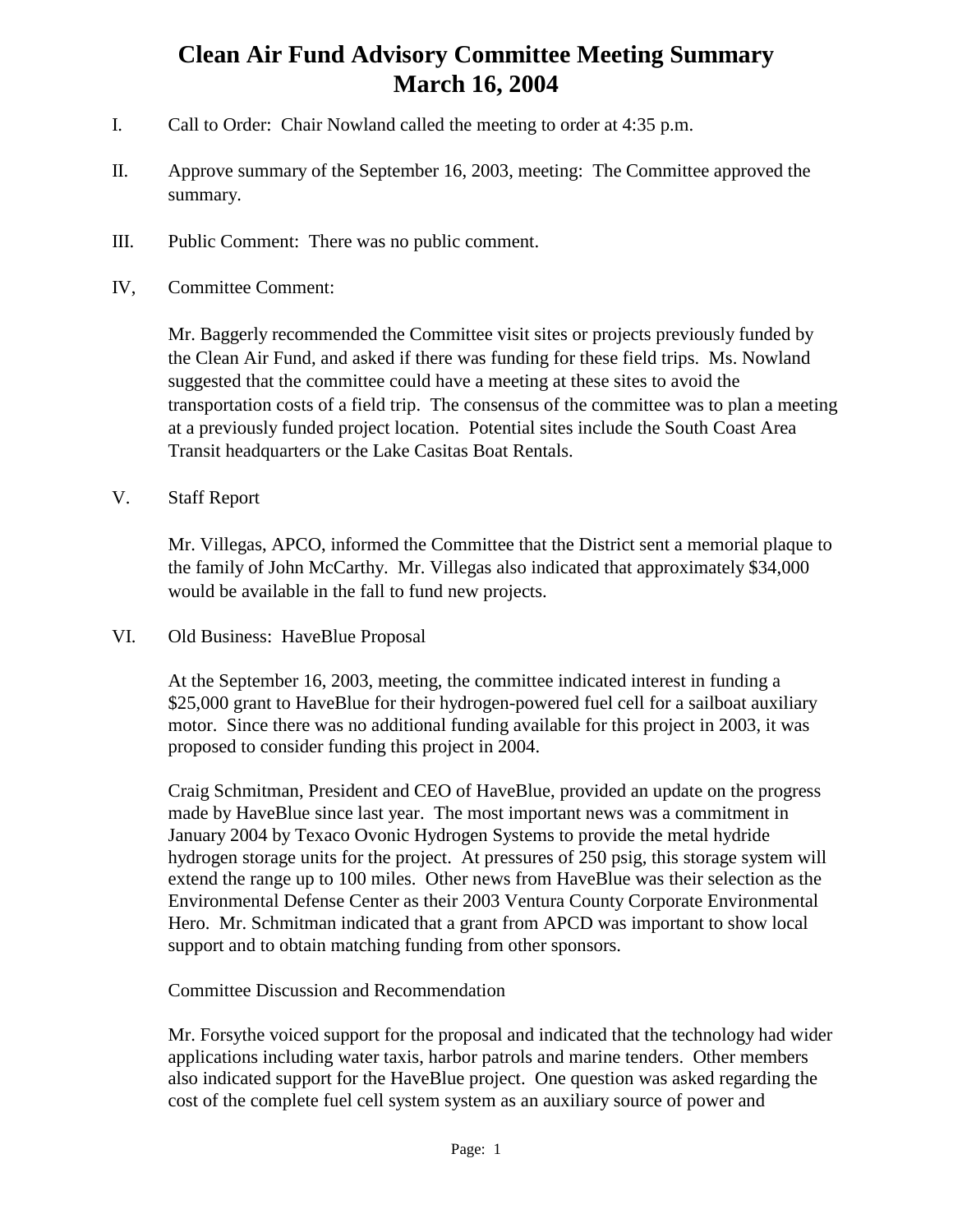propulsion on the sailboat. According to Mr. Schmitman, the prototype cost would be approximately \$200,000 per vessel. Once production is underway projected in 2008 or 2010, the cost for this option should be no more than 20 percent of the sticker price.

It was moved by Mr. Baggerly and seconded by Mr. Stubblefield to recommend funding \$25,000 for the HaveBlue project. The committee voted unanimously for this recommendation to the Board. Staff indicated that funding would not be available until September or October of this year.

VII. New Business:

Fund Balance Update:

Mr. Cowen provided the fund balance update. Approximately \$34,000 would be available for projects this year. Over \$715,000 is remaining in the permanent endowment and the invested funds grew at almost 9 percent in the last quarter of 2003. Ms. Nowland asked the source of the Endowment Funds Manager Index, which is the benchmark used by the Foundation to compare investment performance. Staff will make an inquiry into investment policies of the Ventura County Foundation.

Nomination of Kate Neiswender for Clean Air Fund Advisory Committee Membership

It was moved by Mr. Forsythe and seconded by Mr. Stubblefield to nominate Kate Neiswender as a Citizen Member of the Clean Air Fund Advisory Committee. The committee unanimously recommended her appointment. Ms. Neiswender is currently the attorney on the APCD Hearing Board, and is well versed in environmental issues. She is very interested in promoting clean air in the county and will make a positive contribution as a committee member.

VII. Adjournment: The meeting was adjourned at 5:35 p.m.

Prepared by: Stan Cowen, Air Pollution Control District Staff